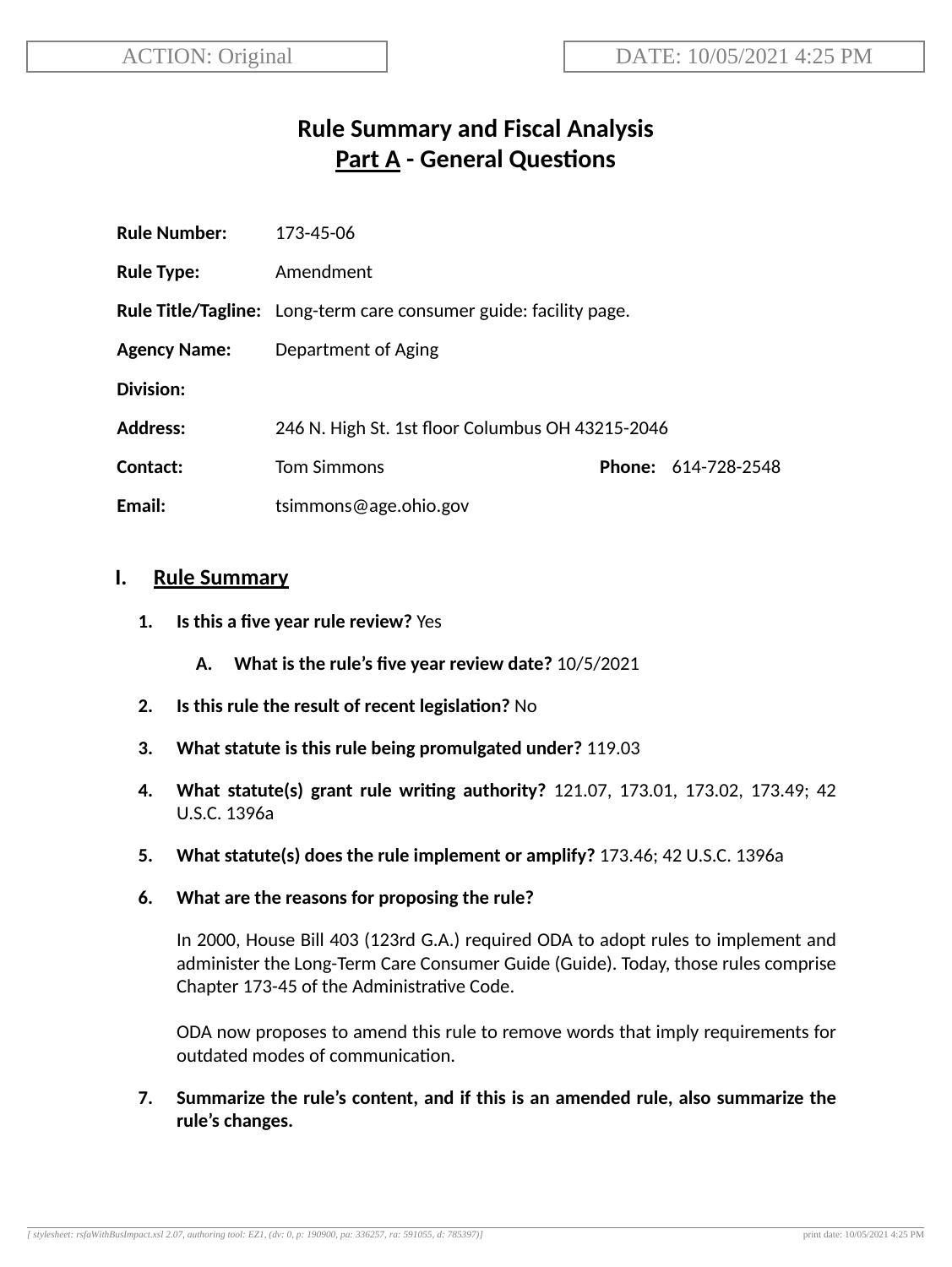Rule 173-45-06 of the Administrative Code regulates the facility page in the Guide.

In this rule, ODA proposes to replace the outdated mode of "automated date-stamping mechanism" with "electronic time stamp method" because ODA is referring to a software feature and not a physical stamp.

- **8. Does the rule incorporate material by reference?** No
- **9. If the rule incorporates material by reference and the agency claims the material is exempt pursuant to R.C. 121.75, please explain the basisfor the exempon and how an individual can find the referenced material.**

*Not Applicable*

**10. If revising or re-filing the rule, please indicate the changes made in the revised or refiled version of the rule.**

*Not Applicable*

#### **II. Fiscal Analysis**

**11. Please esmate the increase / decrease in the agency's revenues or expenditures in the current biennium due to this rule.**

This will have no impact on revenues or expenditures.

\$0.00

Adopting the proposed amendments to this rule will not impact the biennial budget that the Ohio General Assembly established for ODA in H.B. 110 (134th G.A.).

#### **12. What are the esmated costs of compliance for all persons and/or organizaons directly affected by the rule?**

Rule 173-45-06 of the Administrative Code requires facilities to submit information about their specialized services, policies, staffing levels, quality, and bed capacities to ODA for publication in the Guide.

- **13. Does the rule increase local government costs? (If yes, you must complete an RSFA Part B).** No
- **14. Doesthe rule regulate environmental protecon? (If yes, you must complete an RSFA Part C).** No